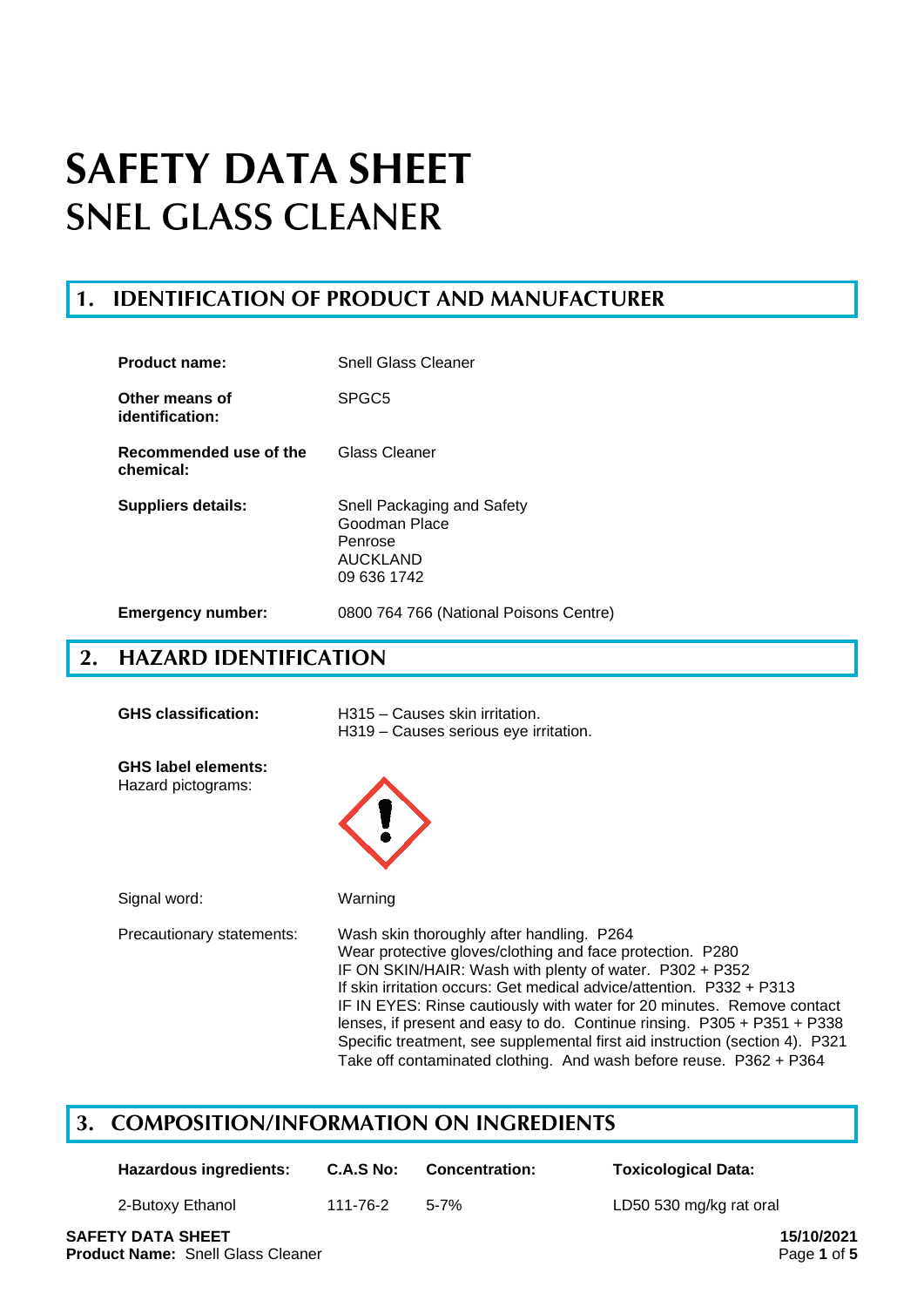LD50 490 mg/kg rabbit skin Ammonia 7664-41-7 <2% LD50 350 mg/kg rat oral

## **4. FIRST AID MEASURES**

**After contact with the eyes:** Immediately rinse eyes with running water for at least 15 minutes. Seek medical attention if irritation persists.

**After contact with the skin:** Immediately rinse with running water for at least 15 minutes. Seek medical attention if irritation persists.

**Ingestion:** Seek immediate medical attention. If conscious, give 3-4 glasses of milk (or if unavailable, water) DO NOT INDUCE VOMITING.

## **5. FIRE FIGHTING MEASURES**

**Extinguishing media: Suitable:** All

**Special Fire Fighting Procedures:** This product not is flammable.

## **Unusual Fire and Explosion Hazards:**

Hazardous Product of combustion: Toxic organic vapours, amines and oxides of carbon and nitrogen and hydrogen chloride

## **6. ACCIDENTAL RELEASE MEASURES**

**Spills:** Wear appropriate protective equipment and respirator where mists or vapours of unknown concentrations may be generated

**Large Spills:** Do not allow the product to enter drains or waterways. Remove leaking containers to a detached area. Bund spill area and recover, consider recycling. Absorb spilled product with inert material (e.g. sand, earth etc.).

Floors may become slippery. NB vigorous flushing may generate copious foam.

**Disposal:** Dispose of waste to an approved waste disposal facility.

**Cleaning of equipment:** Clean with water.

### $7.$ **HANDLING AND STORAGE**

**Handling:** Measures to prevent fire and explosion: No special measures required. Avoid eve contact.

**Storage:** Do not contaminate drinking water, food or feed by storage or disposal.

### 8. **EXPOSURE CONTROLS/PERSONAL PROTECTION**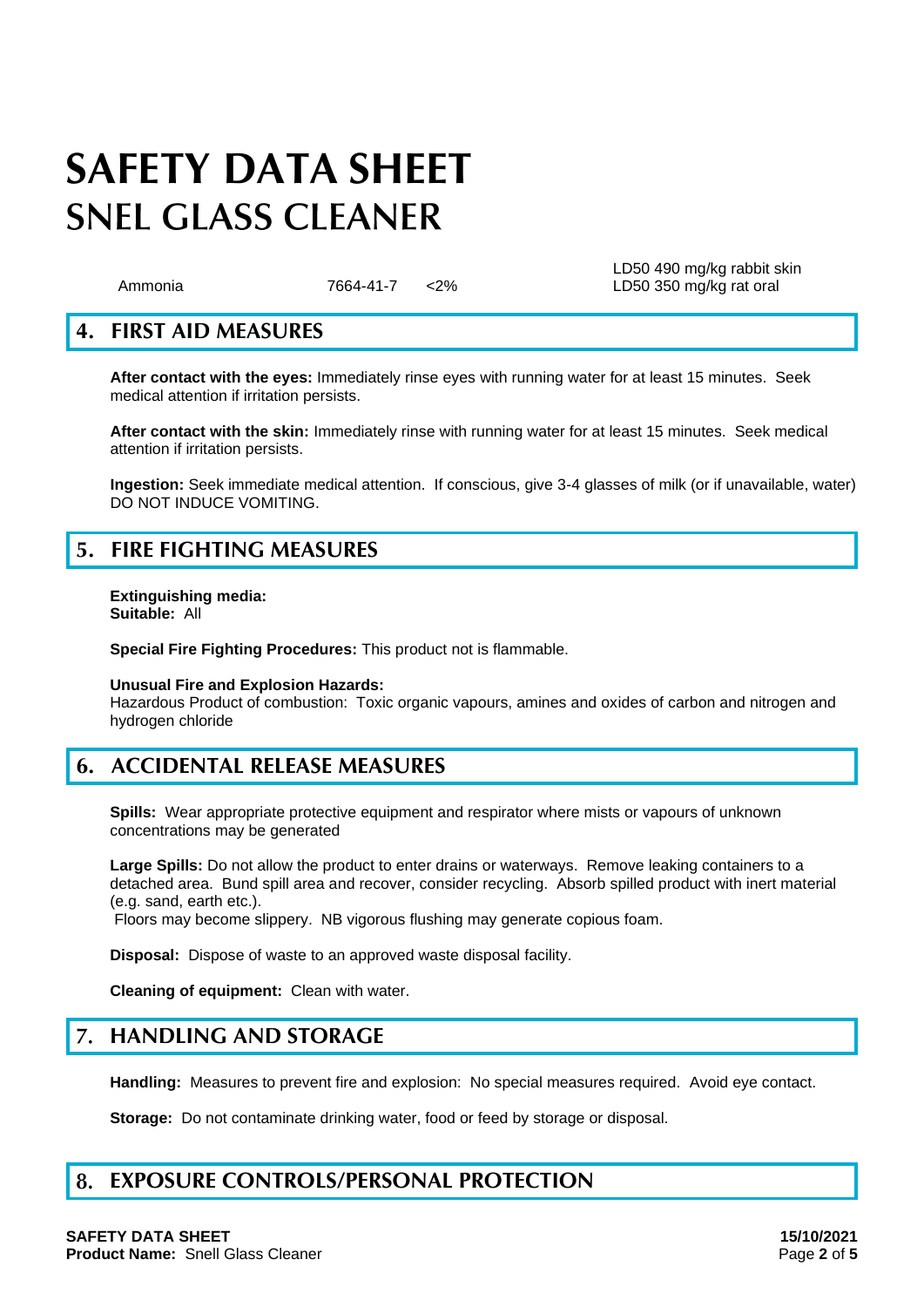**Ventilation:** In processes where mists or vapours may be generated, proper ventilation must be provided in accordance with good ventilation practices.

## **Personal Protective Equipment**

Eye Protection: Safety glasses/goggles Hand Protection: PVC gloves Skin and Body Protection: N/D

## **PHYSICAL AND CHEMICAL PROPERTIES**

| Form:                            | Liquid         |
|----------------------------------|----------------|
| Colour:                          | Blue           |
| Odour:                           | Ammonia        |
| <b>Boiling Point (degree c):</b> | $100\degree C$ |
| Flash Point (degree c):          | N/D            |
| Max, % Volatile:                 | N/D            |
| Density at 20 degree c, g/ml:    | N/D            |
| <b>Solubility in Water:</b>      | 100%           |
| pH:                              | N/D            |

## **STABILITY AND REACTIVITY**

**Stability:** Stable under normal operating conditions

**Materials to Avoid:** N/D

**Hazardous Decomposition Products:** N/A

**Dangerous Reactions:** None

### **TOXICOLOGICAL INFORMATION**  $11.$

**Health Effects:** Swallowed: Harmful if swallowed Eye: Irritant Skin: Irritant Inhaled: Irritating if inhaled.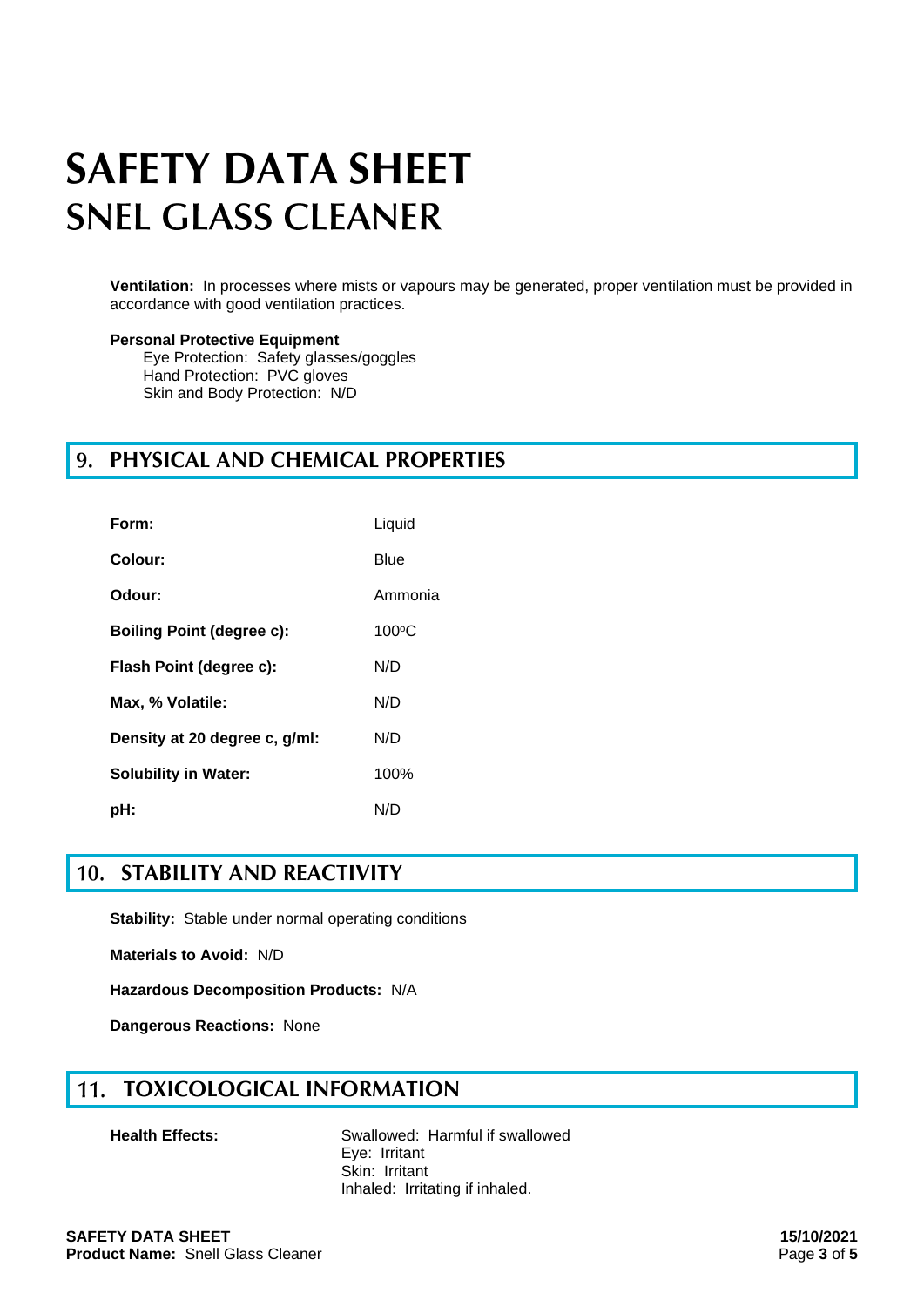| <b>Acute oral Toxicity:</b>   | N/D                                                                                |
|-------------------------------|------------------------------------------------------------------------------------|
| <b>Acute Dermal Toxicity:</b> | N/D                                                                                |
| <b>Skin Irritation:</b>       | Wash contaminated area for 15 minutes; if irritation persists consult a<br>doctor. |
| <b>Eye Irritation:</b>        | Flush well with water for 15 minutes, then consult a doctor.                       |
| Sensitisation:                | N/D                                                                                |

#### $12.$ **ECOLOGICAL INFORMATION**

**Aquatic Toxicity:** N/A **Avian Toxicity:** N/A

#### 13. **DISPOSAL CONSIDERATIONS**

- **1.** Dispose of waste to an approved waste disposal facility.
- **2.** Disposal of empty container: Triple rinse then send to the local council approved recycling facility.
- **3.** Disposal of packaging: Send to the local council approved recycling facility.

## **TRANSPORT REGULATIONS**

| <b>U.N Number:</b>            | N/D |
|-------------------------------|-----|
| Hazchem code:                 | N/D |
| <b>Proper Shipping Name:</b>  | N/D |
| <b>Packing Group:</b>         | N/D |
| <b>Dangerous Goods Class:</b> | N/D |

### 15. **REGULATORY INFORMATION**

**ERMANZ Approval Code:** HSR002530

**Group Standard:** Cleaning products (Subsidiary Hazard) Group Standard 2006